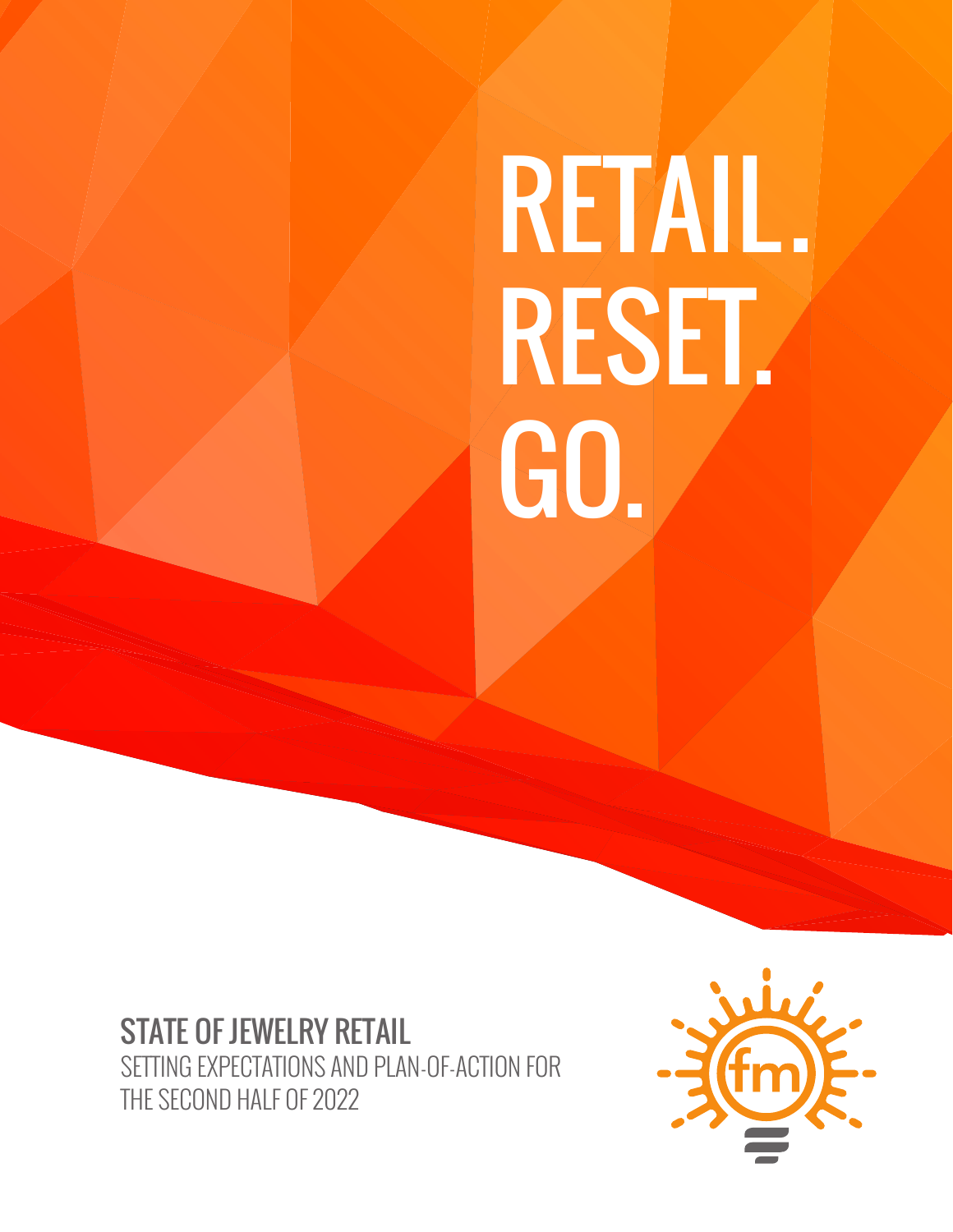# RETAIL. RESET. GO.

With all of the turmoil in the news, including rising interest rates, inflation and the state of the market, there are a lot of unknowns as retailers move forward in 2022. After two years of increasing sales, Fruchtman Marketing believes it's important to set expectations for "potential" rough waters in the months ahead, as the economy works all the noise out.

# **Taking a deeper dive.**

Initially, we followed the signs and predictions from the NRF which predicted growth to continue between 6%-8%. That level of growth compounded with the growth retail jewelers saw in 2020 and 2021 would be healthy and significant.

However, the daily news continues to be bleak. Fruchtman Marketing does not consider itself to be futurists. However, as jewelry marketing specialists in business since 1981, we do have our pulse on consumer trends and behaviors.

Most of our perspective is based on fact. Very little is based on opinion. Some may be based on common sense. The important thing is to recognize the change; look at how that change might affect your business; stay in front of it, and determine what needs to be done as you quickly approach important Q3 and Q4 retail quarters.



RETAIL. RESET. GO. SETTING EXPECTATIONS AND PLAN-OF-ACTION FOR THE SECOND HALF OF 2022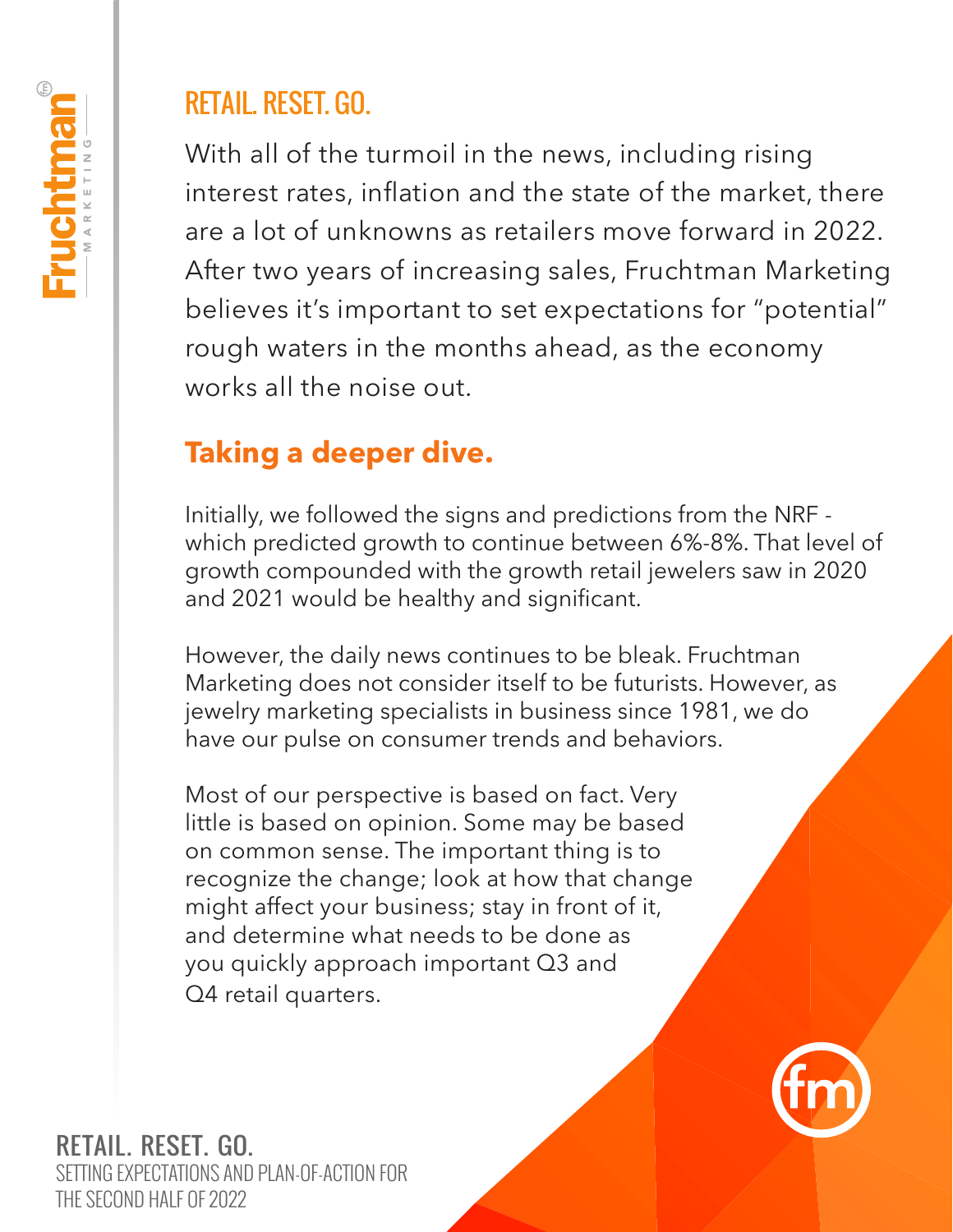

#### What we know

We have always expected some level of "return to normal" as we moved out of the COVID situation. The luxury retail jeweler saw extraordinary growth in 2020 and 2021.

## What fueled such extraordinary growth in the jewelry category?

Travel was at a stand-still. Consumers were flush with cash. More people were shopping (albeit online), and it was a time when sentimental spending was more prevalent.

## Sentimental Spending

This will continue as people are bombarded with negative messaging on the news (i.e war in Ukraine).

# PREPARE FOR UNCERTAINTY, BUT WATCH FOR OPPORTUNITIES.

## **Travel**

As travel opens up, you might think more disposable income will be spent on this pent-up demand. What will impede spending in this category is the significant spike in travel costs. We are likely to see continued sales growth in 2022, but not to the degree it was in 2020 and 2021. And, we believe travel will not have as great an impact on sales. One only has to look at what the cost of a roundtrip fare was pre-pandemic to now.

## **COVID**

Will new variants change that situation? Most likely not. With vaccinations and medications readily available, consumers are getting back to their normal lives and habits prepandemic. It is clear the American public wants to move forward.

# RETAIL. RESET. GO.

SETTING EXPECTATIONS AND PLAN-OF-ACTION FOR THE SECOND HALF OF 2022

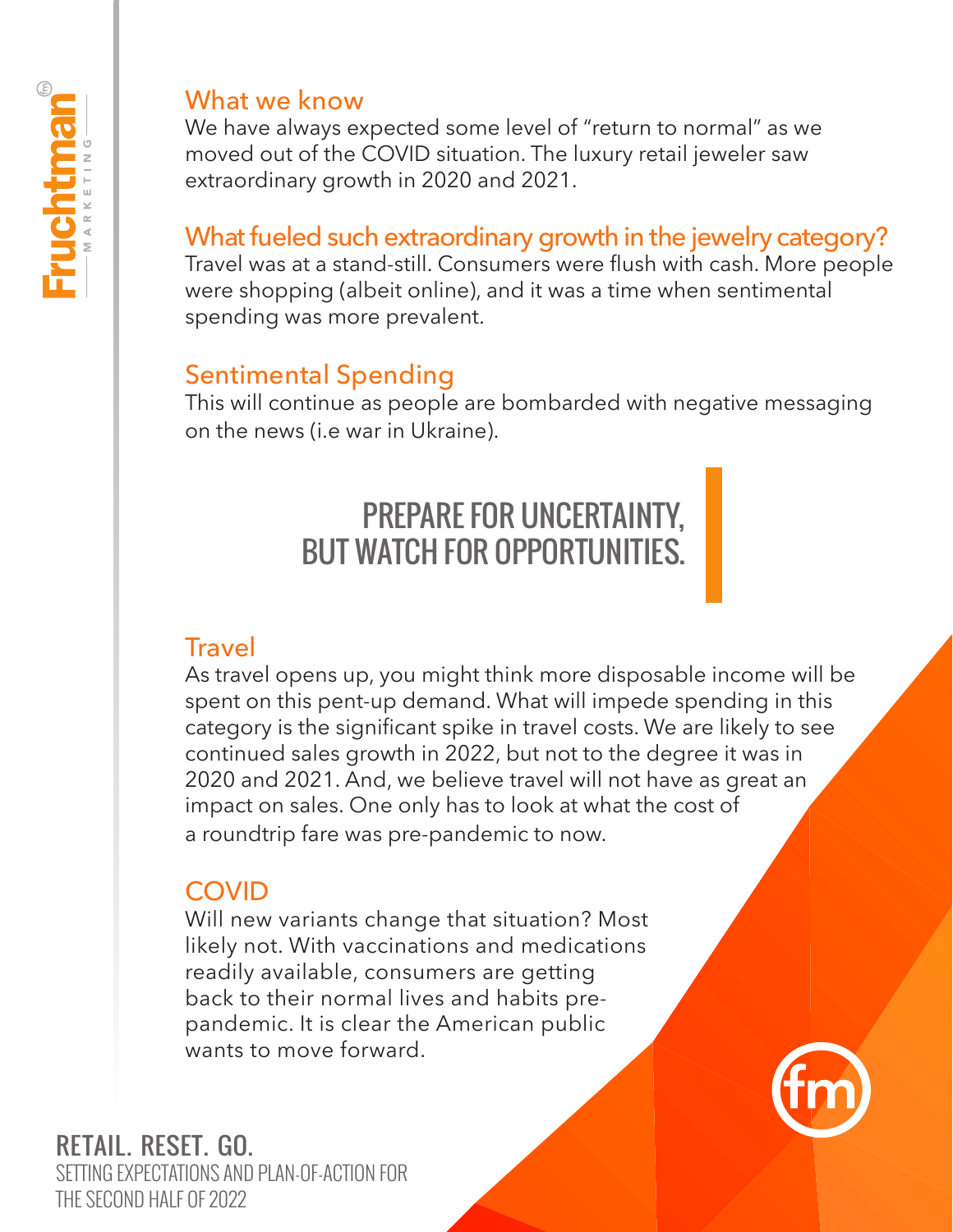#### Inflation

Inflation is at a 40-year high, 8.5% year-over-year.

This will affect nearly every consumer. If you are a lower to a moderately priced retailer, it will most likely affect you more. If your customer is more "middle class", they're getting squeezed the most. If your customer is more affluent, there are different factors that will impact their buying habits and decisions. Most of this will surround how the market is performing and how costs will affect their individual businesses.

# Q & A

## What can you expect and what do you need to do?

Average retail tickets will most likely go down. Your current customers and prospective customers won't give up commemorating an important event. But they might not spend as much. Remember, there is "essential" and "non-essential" buying. When people are feeling a pinch, they start drawing lines. To make up that volume, you'll need to generate more traffic. To generate more traffic, you have to be aggressive and stay the course in your marketing.

#### How will the cost of gas (up 50%) affect your business?

Foot traffic might decline. On the other hand, if that customer is making the effort to come to your store, your closing ratios should be higher. Online shopping (and browsing) will continue to increase. Getting your website in tip-top shape will be critical in 2022. If you actually sell online, you should see an increase this year. If you don't, there's no better time than now to seriously make this change.

#### How will the economy affect engagement ring sales?

We already know the age of the average engagement ring purchaser has crept up to 32. They're moving out of their parent's homes later. They are waiting until they have greater earning potential. This age group will be hyper-focused



RETAIL. RESET. GO. SETTING EXPECTATIONS AND PLAN-OF-ACTION FOR

THE SECOND HALF OF 2022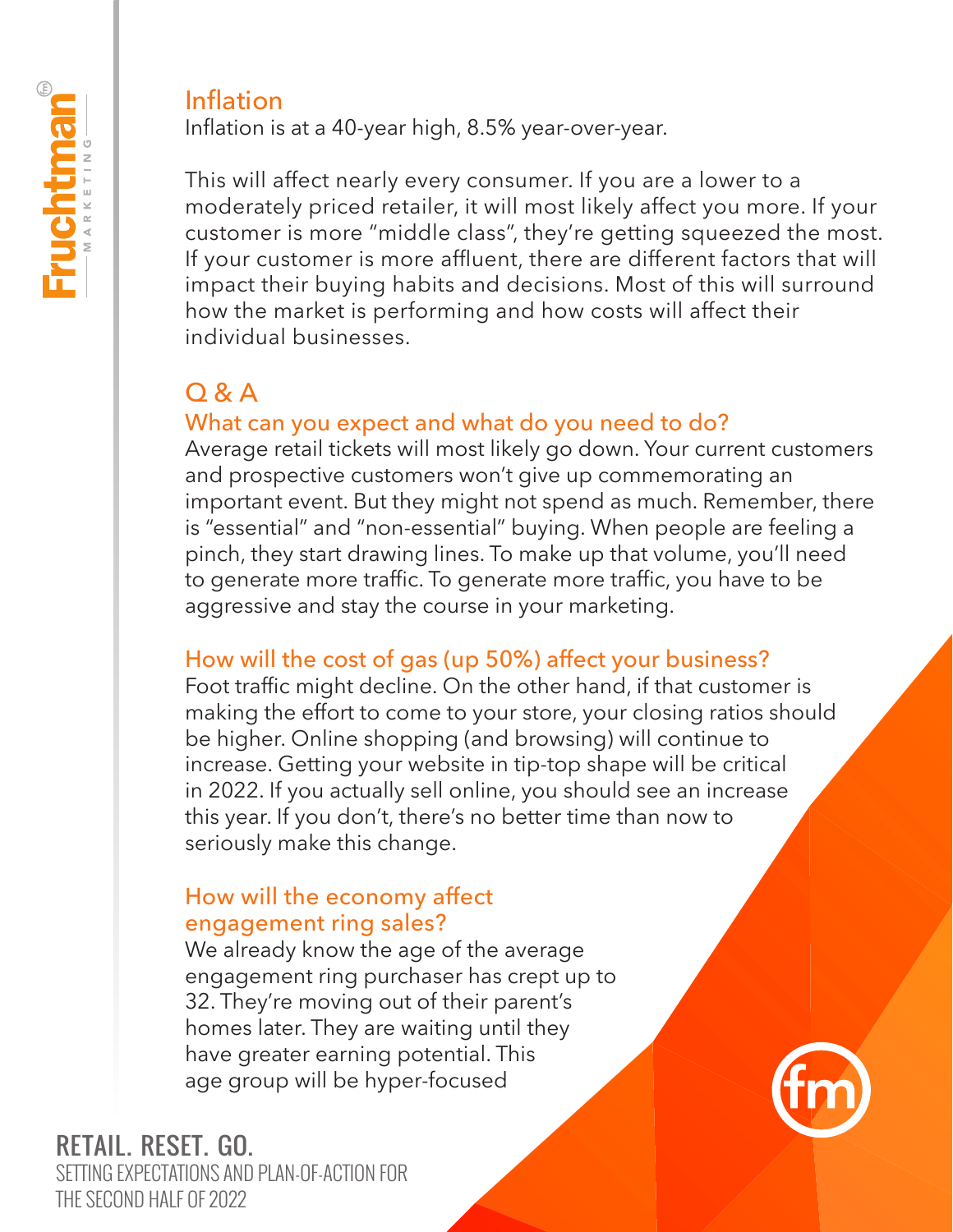on "value". You may see carat size go down. Or you may see less importance on quality in cut and color sacrificed to purchase that larger diamond. You also may see more inquiries about lab-grown diamonds. Make sure you are prepared for both.

Mortgage interest rates have risen substantially. Rent prices have increased as well. How will that possibly affect this age group? There will be fewer homes purchased. Young adults may live at home with their parents longer. This can go either way on the engagement ring front. They may spend more money on the ring if they are no longer in the market for a home. OR they may need to have more money to put down on that home, reducing their spending or looking to alternatives such as lab-grown; less expensive colored gemstones; or repurposing an heirloom. Make sure you have those alternative options in case or ready to discuss across the counter.

#### When will this take a turn for the better?

All economists are predicting well into 2023. It's not an easy fix. Many of your customers are just like you. How are you feeling about the state of financial affairs?

## 2022 is a political year. How do politics affect consumer spending?

You can't get away from politics, which have become increasingly polarizing. We see major brands taking a stance (ie. Disney, Nike, etc.) in everything from LGBTQ rights, feminism, racial politics, and immigration. Although statistics and some research on younger generations may dictate taking a stance, for a local business it is our strong opinion to avoid them. Yes, people want to do business with businesses they like, trust, and feel are aligned with their values, but there is also a tremendous risk of alienating a significant percentage of your prospective customers. Keep politics at arm's length, no matter how strongly you feel about it. You and your employees are the faces of your brand. Have a discussion with all of them about this.



#### RETAIL. RESET. GO. SETTING EXPECTATIONS AND PLAN-OF-ACTION FOR THE SECOND HALF OF 2022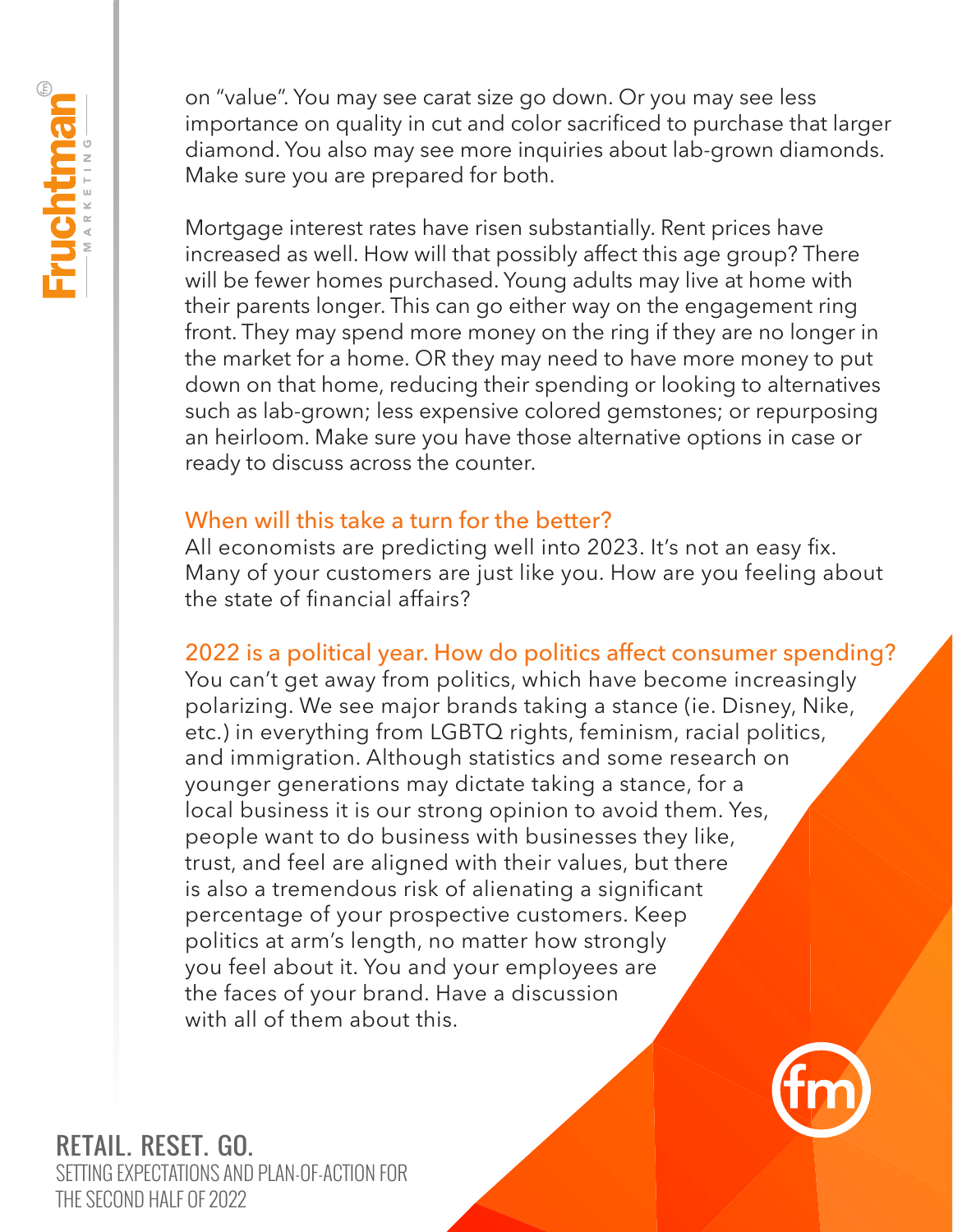#### What we do recommend:

- Review all sales and budgets in July 2022. Make tweaks IF needed.
- Take a hard look at your marketing efforts. If you have a cohesive and solid plan that's working, remain steadfast. If you are having doubts about your approach or feel it requires more attention, take the necessary steps to do so. If you are considering marketing changes, now is the time to start your agency/ marketing interviews. Chances are great you will need to generate more traffic and volume.
- Remember the weak will never win. We saw many retailers reduce or even pause their marketing at the onset of COVID. Those retailers that remained and stayed the course, even increased (in some instances) budgets, took over market share.
- Look at your inventory and what you will potentially need for Q4 selling and beyond. If you are heading to JCK/Luxury/Couture, be mindful of average price points.
- Look at your messaging. Include some affordable price points in your marketing. Consider more emotional and "kindness" campaigns. You're marketing jewelry, where most purchases are predicated on love. Use that in your messaging. Fruchtman Marketing has always felt strongly about emotional marketing for jewelry.
- Consider the dollars you may currently have allocated in your budget toward creative production. There are several options and ways to stay on-brand for less money. Instead, allocate those dollars to media where your brand will be seen and heard more.
- Don't make inflated sales projections you may not hit. It will just deflate your staff. Stay positive, but realistic.